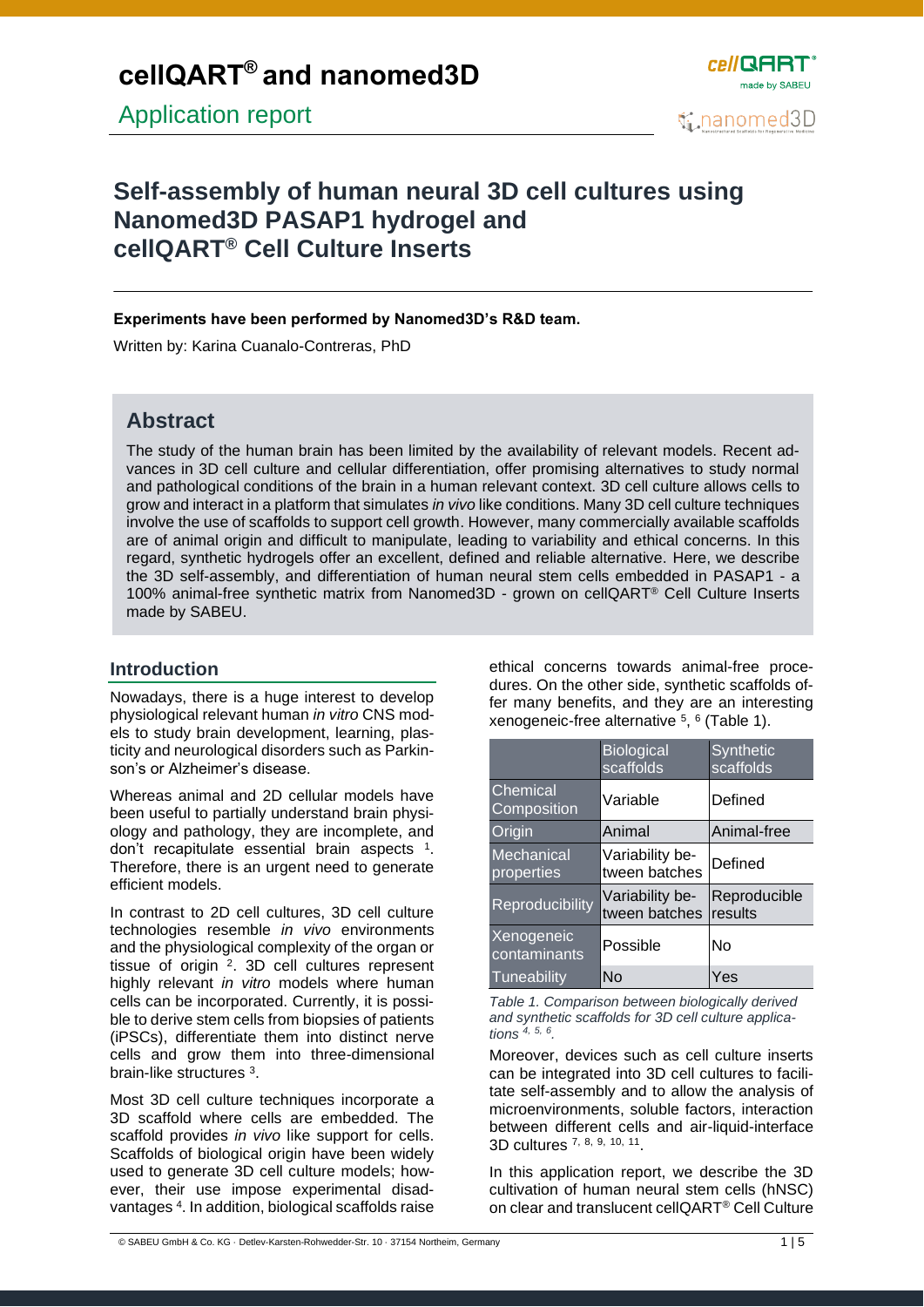Application report

Inserts using PASAP1, a 100% animal free synthetic matrix produced by Nanomed3D. PASAP1 Hydrogel is used to create defined three-dimensional micro-environments for cell culture experiments. PASAP1 nanostructured hydrophilic hydrogel displays multiple functionalizations that fosters attachment, differentiation and viability of a variety of cells. Nanomed3D patented biomaterials are made of synthetic self-assembling peptides. Being 100% synthetic, Nanomed3D scaffolds are pathogen free, pure and reproducible.

### **Material and Methods**

#### **hNSCs cultures**

Cells were cultured in untreated flasks (Thermo Scientific) at a density of 104 cells/cm<sup>2</sup> using serum-free medium in the presence of basic fibroblast growth factor (bFGF, PeproTech) and EGF (PeproTech) at final concentrations of 10 ng/ml and 20 ng/ml, respectively. Cell cultures were maintained in a humidified incubator at 37°C, 5% O<sup>2</sup> and 5% CO<sup>2</sup> to allow neurosphere generation. Neurospheres were mechanically dissociated every 10 days in the same growth medium.

### **3D cell culture**

High-density 3D cell cultures of hNSC in PASAP1 (Nanomed3D, Italy) are obtained by a mixing solution containing PASAP1 (1% w/v), 280 mM sucrose solution, 2.5 mM NaOH and hNSCs  $(4.5 \times 10^4 \text{ cells/µl})$ . A droplet  $(30 \text{ µl})$  of such mixture is placed in the top-center membrane of a clear and translucent 0.4 µm cellQART® Cell Culture Insert (SABEU, GmbH & Co, Northeim, Germany, cat. no. 932 04 12 and 932 04 02) that is placed in a 24-well plate (Thermo Scientific, Nunclon Delta Surface). 700 µL of serum-free neurobasal medium supplemented with bFGF (20 ng/ml, Peprotech) was added to achieve SAP gelation: after 30 minutes of incubation at 37°C, additional 300 µl were slowly added to the top chamber of the insert. At 2 DIV, medium was shifted to a basal medium supplemented with LIF (20 ng/ml, Chemicon) and BDNF (20 ng/ml, Peprotech). In these conditions, the samples were maintained in culture up to 2 weeks.

#### **Immunofluorescence**

3D cell culture samples were fixed with 4% paraformaldehyde (PFA), detached from the cell inserts, embedded in OCT and cryosectioned at 100 μm. Slices were washed in PBS. All samples were permeabilized with 0.3% Triton X-100 for 10 minutes at 4°C and treated with 10% normal goat serum (NGS, GIBCO) for 1 hour at room temperature. The following primary antibodies were used: mouse antiβIII-Tubulin (βIII-TUB) (1:500, Biolegend), rabbit anti-glial fibrillary acidic protein (GFAP) (1:500, DAKO), mouse anti-galactocerebroside (GalC) (1:200,Millipore), mouse anti-oligodendrocytes marker O4 (1:200, Millipore). To reveal primary antibodies, the following secondary antibodies were used: goat anti-rabbit Cy3 (1:1000, Jackson), goat anti-mouse Cy3 (1:1000, Jackson), goat anti-rabbit Alexa 488 (1:1000, Invitrogen) and goat anti-mouse Alexa 488 (1:1000, Invitrogen). Cell nuclei were counterstained with DAPI (Molecular Probes). Multiple randomly chosen fields of a minimum of three independent experiments, per each marker and experimental setup, were acquired at 20x magnification via Zeiss Microscope with Apotome System. Quantitative analyses were performed by counting manually positive cells for each marker using NIH-ImageJ software.

## **Results and Discussion**

To develop a hNSC 3D culture model, cells were embedded in Nanomed3D's PASAP1 selfassembling peptide hydrogel and cultured on clear and translucent cellQART® Cell Culture Inserts with a pore size of 0.4 µm. PASAP1 provides the typical nanostructured topography of the extracellular matrix, thus mimicking the physiological microenvironment surrounding cells found in living tissues (Figure 1).



*Figure 1. Nano-fibrous structure of PASAP1 hydrogel.* 

Successful cellular proliferation and differentiation are key elements in hNSC-derived 3D cell cultures. Therefore, we investigated the potential of PASAP1 hydrogel to support survival, growth and neural differentiation on cellQART®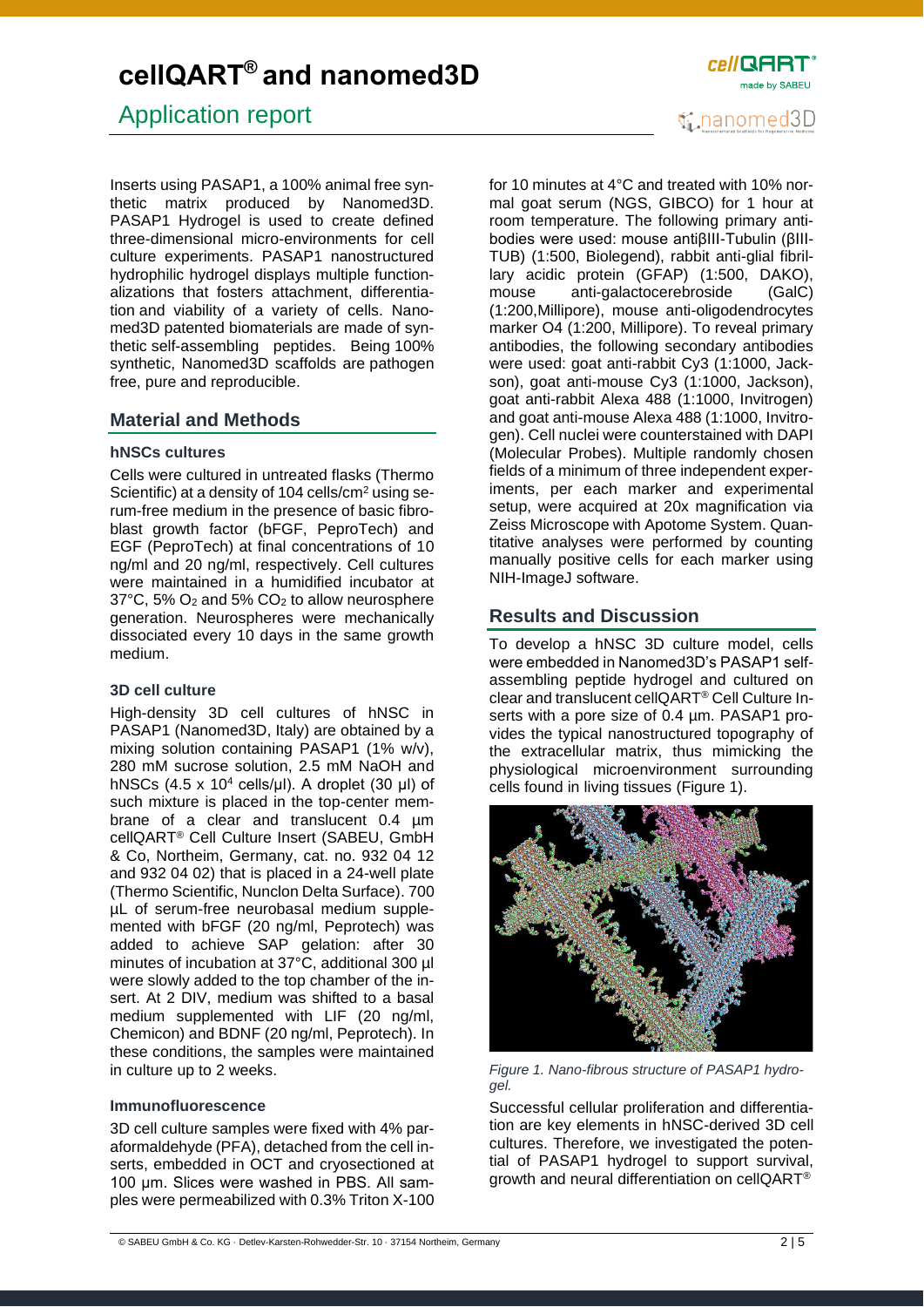# Application report



Inserts, using immunofluorescence and microscopy studies.

As demonstrated in Figure 2, hNSC embedded in PASAP1 hydrogel attached, grew and colonized the scaffold within 2 weeks in culture. hNSCs were able to proliferate, as indicated by the increased cell density. In addition, cells formed network-like structures and established connections with proximate cells.



*Figure 2. Cryosectioned 3D cell culture of hNSC in1% PASAP1 scaffold on clear cellQART® Insert after 2 weeks in vitro. Green: β-Tub; Red: GFAP; Blue: DAPI.*

Human neural stem cells are multipotent adult stem cells with the ability to differentiate into neurons, oligodendrocytes and astrocytes. The potential of hNSC to generate the main nervous system phenotype in PASAP1 3D cultures was evaluated. As observed in Figure 2 and Figure 3, positive staining for the beta III isoform of tubulin (β-Tub) and glial fibrillary acidic protein (GFAP) were detected. β-Tub is a neuron-specific class III beta-tubulin that is expressed in neurons. Whereas GFAP is an intermediate filament expressed in astrocytes.





*Figure 3. Representative images of 3D cell cultures of hNSC in 1% PASAP1 scaffold on A) clear and B) translucent cellQART® Inserts after 2 weeks in vitro. Green: β-Tub; Red: GFAP; Blue: DAPI. (20x magnification).*

Furthermore, hNSC stained positive for the oligodendrocyte marker GalC-O4 when cultured in PASAP1 3D-cultures for 2 weeks (Figure 4). Oligodendrocytes are cells in the central nervous system that are responsible for the maintenance and generation of the axonal myelin sheath.



*Figure 4. Representative images of 3D cell cultures of hNSC in 1% PASAP1 scaffold on A) clear and B) translucent cellQART® Inserts after 2 weeks in vitro. Red: GalC-O4; Blue: DAPI. (20x magnification).*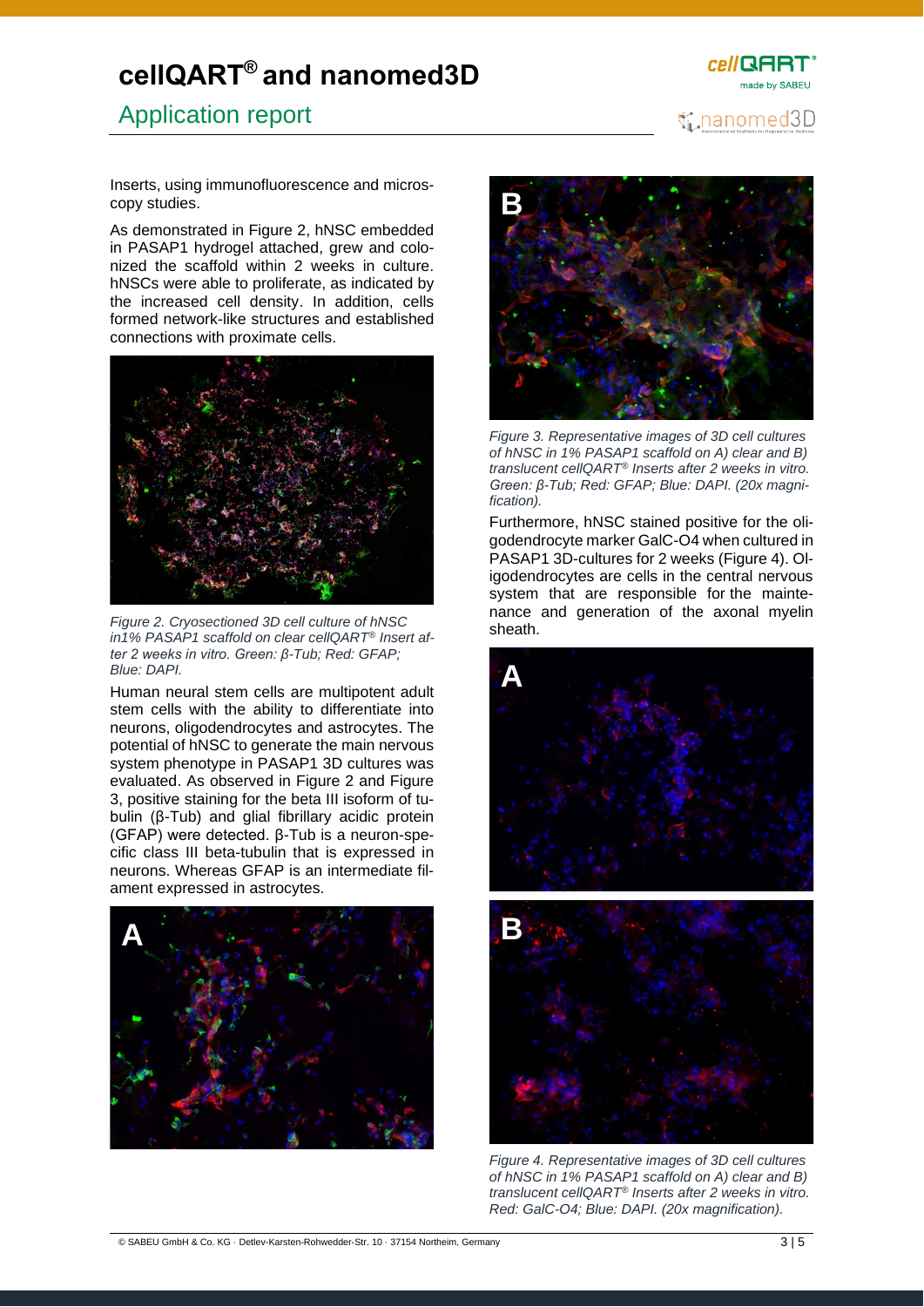# Application report

The staining patterns and quantification (Figure 5) were consistent and revealed adequate differentiation of hNSCs when cultured on clear and translucent cellQART® Inserts. No significant difference between the 3D cultures grown on both types of inserts was observed. Interestingly, we observed that the use of cell culture inserts provided a better control on the 3D selfassembly process, increasing reproducibility and minimizing variation. Membrane parameter consistency is of fundamental importance when selecting a cell culture insert to ensure consistent, accurate and reproducible results. The TRAKETCH® Membrane in cellQART® Cell Culture Inserts undergoes a 100% in-line quality control of every segment.



*Figure 5. Immunofluorescence quantification evidencing hNSC differentiation in PASAP1 3D cultures after 2 weeks in vitro. Similar cell populations in both clear and translucent cellQART® Inserts were observed. One way ANOVA Tukey \* p<0.05 ; \*\* p<0.01; \*\*\* p<0.001.*

### **Conclusions**

PASAP1 hydrogel provided a viable 3D environment for hNSC growth and neuronal differentiation. The use of cellQART® Cell Culture Inserts contributed to reproducibility by minimizing the variation in self-organised 3D tissue models.

- cellQART® Cell Culture Inserts support the self-assembly, proliferation and differentiation of hydrogel embedded hNSC 3D cultures.
- $\Omega$  cellQART<sup>®</sup> Cell Culture Inserts can be successfully used in combination with PASAP1 hydrogel to generate 3D hNSCderived cell cultures.
- **D** PASAP1 hydrogel is a 100% synthetic scaffold that can be easily assembled on cellQART® Cell Culture Inserts for 3D cell culture applications.
- **D** PASAP1 promotes cell attachment, spreading, survival and differentiation of 3D cultures of human Neural Stem Cells.

**O** No performance difference was observed

*cell* QART made by SARELL

nanomed3D

between cellQART® clear and translucent Inserts for this specific protocol.

### **References**

- 1. Slanzi, A., Iannoto, G., Rossi, B., Zenaro, E. & Constantin, G. *In vitro* Models of Neurodegenerative Diseases. *Front. Cell Dev. Biol.* **8**, (2020).
- 2. Shou, Y., Liang, F., Xu, S. & Li, X. The Application of Brain Organoids: From Neuronal Development to Neurological Diseases. *Front. Cell Dev. Biol.* **8**, (2020).
- 3. Lee, C.-T., Bendriem, R. M., Wu, W. W. & Shen, R.-F. 3D brain Organoids derived from pluripotent stem cells: promising experimental models for brain development and neurodegenerative disorders. *J. Biomed. Sci.* **24**, 59 (2017).
- 4. Langhans, S. A. Three-Dimensional *in Vitro* Cell Culture Models in Drug Discovery and Drug Repositioning. *Front. Pharmacol.* **9**, (2018).
- 5. Aisenbrey, E. A. & Murphy, W. L. Synthetic alternatives to Matrigel. *Nat. Rev. Mater.* **5**, 539–551 (2020).
- 6. Marchini, A., Favoino, C. & Gelain, F. Multi-Functionalized Self-Assembling Peptides as Reproducible 3D Cell Culture Systems Enabling Differentiation and Survival of Various Human Neural Stem Cell Lines. *Front. Neurosci.* **14**, (2020).
- 7. Altay, G. *et al.* Self-organized intestinal epithelial monolayers in crypt and villus-like domains show effective barrier function. *Sci. Rep.* **9**, 10140 (2019).
- 8. Sasaki, N. *et al.* Development of a Scalable Coculture System for Gut Anaerobes and Human Colon Epithelium. *Gastroenterology* **159**, 388-390.e5 (2020).
- 9. Blutt, S. E. *et al.* Use of human tissue stem cell-derived organoid cultures to model enterohepatic circulation. *Am. J. Physiol.-Gastrointest. Liver Physiol.* **321**, G270–G279 (2021).
- 10. Li, X., Ootani, A. & Kuo, C. An Air-Liquid Interface Culture System for 3D Organoid Culture of Diverse Primary Gastrointestinal Tissues. *Methods Mol. Biol. Clifton NJ* **1422**, 33–40 (2016).
- 11. Giandomenico, S. L. *et al.* Cerebral organoids at the air–liquid interface generate diverse nerve tracts with functional output. *Nat. Neurosci.* **22**, 669–679 (2019).